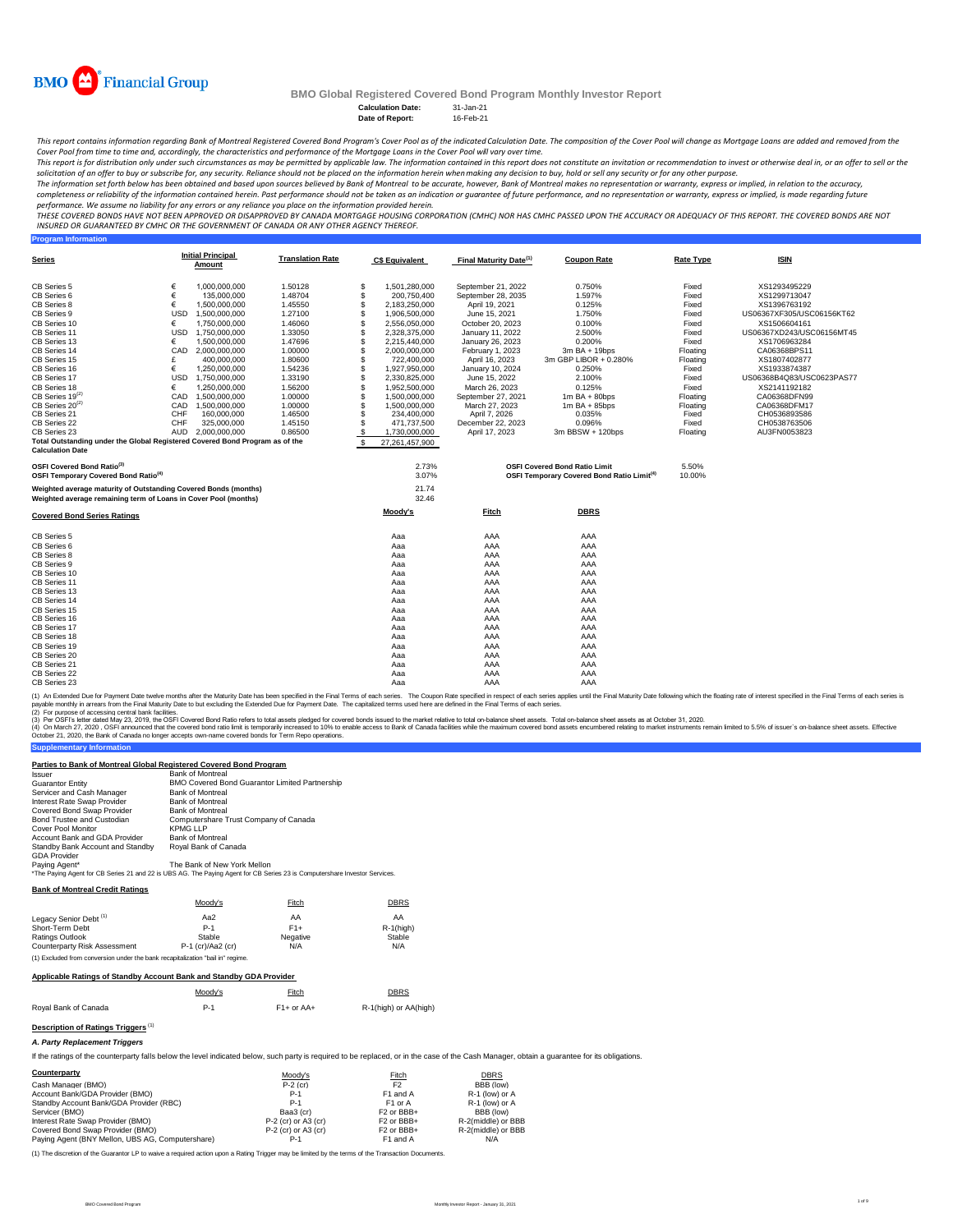

# **Date of Report:**

**Calculation Date:** 31-Jan-21<br> **Date of Report:** 16-Feb-21

*B. Summary of Specific Rating Trigger Actions*

| I) The following actions are required if the Cash Manager (BMO) undergoes a downgrade below the stipulated rating:                                                                                                                                                                                                    |         |                     |                 |
|-----------------------------------------------------------------------------------------------------------------------------------------------------------------------------------------------------------------------------------------------------------------------------------------------------------------------|---------|---------------------|-----------------|
|                                                                                                                                                                                                                                                                                                                       | Moodv's | Fitch               | <b>DBRS</b>     |
| a) The Servicer will be required to direct amounts received directly<br>into the GDA Account (or Standby GDA Account if applicable)<br>within 2 Canadian business days and the Cash Manager shall<br>immediately remit any funds held at such time for or on behalf of<br>the Guarantor directly into the GDA Account | $P-1$   | F <sub>1</sub> or A | R-1(low) or BBB |

II) The following actions are required if the Servicer (BMO) undergoes a downgrade below the stipulated rating:

|                                                                    | Moody's    | Fitch               | <b>DBRS</b> |
|--------------------------------------------------------------------|------------|---------------------|-------------|
| a) The Servicer will be required to direct amounts received to the |            |                     |             |
| Cash Manager, or GDA as applicable                                 | $P-1$ (cr) | F <sub>1</sub> or A | BBB(low)    |

III) The Swap Provider is required to transfer credit support or transfer all of its rights and obligations to a replacement third party, or to obtain a<br>guarantee of its rights and obligations from a third party, if the Sw

|                                | $Mody's^{(3)}$        | Fitch               | <b>DBRS</b>    |
|--------------------------------|-----------------------|---------------------|----------------|
| a) Interest Rate Swap Provider | $P-1$ (cr) or A2 (cr) | F <sub>1</sub> or A | R-1 (low) or A |
| b) Covered Bond Swap Provider  | $P-1$ (cr) or A2 (cr) | F1 or A             | R-1 (low) or A |

IV) The following actions are required if the Issuer (BMO) undergoes a downgrade below the stipulated rating:

| a) Mandatory repayment of the Demand Loan                                                                                                                                                                                   | Moody's<br>N/A | Fitch<br>F <sub>2</sub> or BB <sub>+</sub> | <b>DBRS</b><br>N/A |
|-----------------------------------------------------------------------------------------------------------------------------------------------------------------------------------------------------------------------------|----------------|--------------------------------------------|--------------------|
| b) Cashflows will be exchanged under the Covered Bond Swap<br>Agreement (to the extent not already taking place)                                                                                                            | Baa1           | BBB+                                       | BBB (high)         |
| c) Transfer of title to Loans to Guarantor <sup>(4)</sup>                                                                                                                                                                   | A <sub>3</sub> | BBB-                                       | BBB (low)          |
| <b>Events of Defaults &amp; Test Compliance</b><br>Asset Coverage Test (C\$ Equivalent of Outstanding<br>Covered Bond < Adjusted Aggregate Asset Amount)<br><b>Issuer Event of Default</b><br>Guarantor LP Event of Default |                | Pass<br>No<br>No                           |                    |

(3) I no short term rating exists, then A1<br>(4) The transfer of registered title to the Cuarator may be deferred if (A) satisfactory assurances are provided to the Guarantor and the Bond Trustee by The Office of the Superin

# **Pre-Maturity Test** *(Applicable to Hard Bullet Covered Bonds)*

| <b>Pre-Maturity Required Ratings</b> | Moody's | Fitch | $\mathsf{DBRS}^\mathsf{(1)}$ |
|--------------------------------------|---------|-------|------------------------------|
|                                      |         |       | A (high) or A (low)          |

Following a breach of the Pre-Maturity test in respect of a Series of Hard Bullet Covered Bonds, and unless the Pre-Maturity Liquidity Ledger is otherwise funded from the other sources, the Partnership shall offer to sell Randomly Selected Loans if Final Maturity Date is within 12 months from the Pre-Maturity Test Date.

(1) In the case of DBRS, if Final Maturity Date is within six months of the Pre-Maturity Test Date, then A(high), otherwise A(low).

**Reserve Fund**

|                                                                               | Moody's    | Fitch               | <b>DBRS</b>           |  |
|-------------------------------------------------------------------------------|------------|---------------------|-----------------------|--|
| <b>Reserve Fund Required Amount Ratings</b>                                   | $P-1$ (cr) | F <sub>1</sub> or A | R-1 (Low) and A (low) |  |
| Are the ratings of the Issuer below the Reserve Fund Required Amount Ratings? |            | No                  |                       |  |

If the ratings of the Issuer fall below the Reserve Fund Required Amount Ratings, then the Guarantor shall credit or cause to be credited to the Reserve Fund funds up to an amount equal to the Reserve<br>Fund Required Amount.

Reserve Fund Required Amount: Nil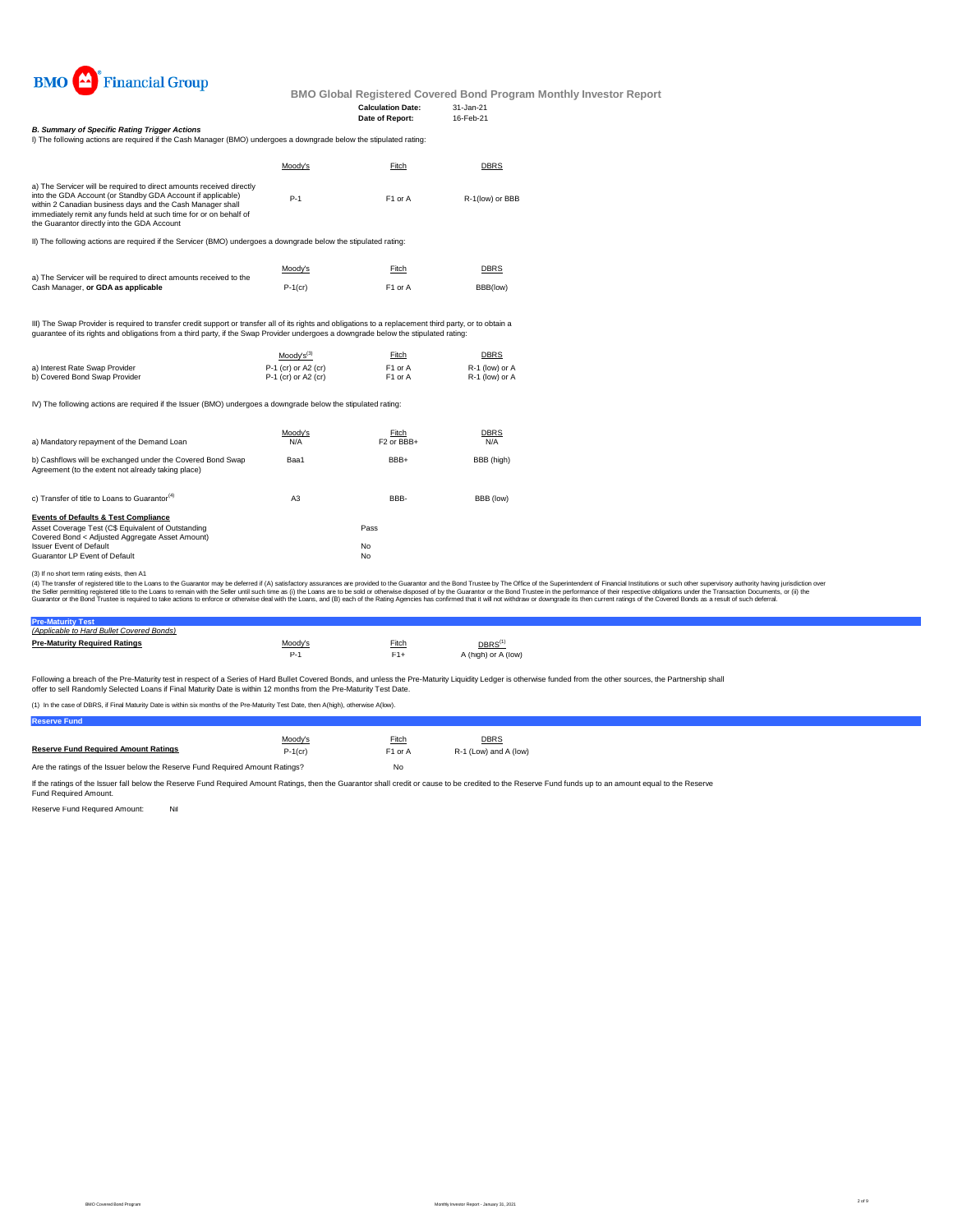

|                                                                                                                                                                                                                      |    | <b>Calculation Date:</b><br>Date of Report:                            | 31-Jan-21<br>16-Feb-21                          |                 |                |                                     |  |
|----------------------------------------------------------------------------------------------------------------------------------------------------------------------------------------------------------------------|----|------------------------------------------------------------------------|-------------------------------------------------|-----------------|----------------|-------------------------------------|--|
| <b>Asset Coverage Test</b>                                                                                                                                                                                           |    |                                                                        |                                                 |                 |                |                                     |  |
| C\$ Equivalent of Outstanding Covered Bonds                                                                                                                                                                          |    | 27,261,457,900                                                         |                                                 |                 |                |                                     |  |
| A <sup>(1)</sup> = Lesser of (i) Sum of LTV adjusted outstanding principal balance and (ii) Sum of<br>Asset percentage adjusted outstanding principal balance<br>B = Principal receipts not applied                  | \$ | 34,307,280,497                                                         |                                                 | A (i)<br>A (ii) |                | 36.692.278.606<br>34, 307, 280, 497 |  |
| C = Cash capital contributions<br>D = Substitution assets<br>E = (i) Reserve fund balance<br>(ii) Pre - Maturity liquidity ledger balance<br>F = Negative carry factor calculation<br>Total: $A + B + C + D + E - F$ | s. | $\overline{\phantom{a}}$<br>$\overline{\phantom{a}}$<br>34,307,280,497 | Asset Percentage<br>Maximum Asset<br>Percentage |                 | 93.5%<br>95.0% |                                     |  |
| Asset Coverage Test Pass/Fail                                                                                                                                                                                        |    | <b>Pass</b>                                                            |                                                 |                 |                |                                     |  |
| <b>Regulatory OC Minimum</b>                                                                                                                                                                                         |    | 103%                                                                   |                                                 |                 |                |                                     |  |
| Level of Overcollateralization <sup>(2)</sup>                                                                                                                                                                        |    | 107%                                                                   |                                                 |                 |                |                                     |  |
|                                                                                                                                                                                                                      |    |                                                                        |                                                 |                 |                |                                     |  |

(1) Market Value as determined by adjusting, not less than quarterly, the Original Market Value utilizing the Indexation Methodology (see Appendix for details) for subsequent price developments.

(2) Per Section 4.3.8 of the CMHC Guide, (A) the lesser of (i) the tatal anount of cover prod collateral of (ii) the amount of cover pool collateral required to collateralize the covered bonds custanding and ensure the Ass

| <b>Valuation Calculation</b>                                                                                                                                                                                                 |                |        |                |
|------------------------------------------------------------------------------------------------------------------------------------------------------------------------------------------------------------------------------|----------------|--------|----------------|
| <b>Trading Value of Covered Bonds</b>                                                                                                                                                                                        | 28.205.862.493 |        |                |
| A = Lesser of i) Present value of outstanding loan balance of Performing Eligible<br>Loans <sup>(1)</sup> and ii) 80% of Market Value <sup>(2)</sup> of properties securing Performing Eligible Loans.<br>net of adiustments | 37.087.013.578 | A(i)   | 37.087.013.578 |
| B = Principal receipts up to calculation date not otherwise applied                                                                                                                                                          |                | A (ii) | 68.928.127.421 |
| C = Cash capital contributions                                                                                                                                                                                               |                |        |                |
| D = Trading Value of any Substitute Assets                                                                                                                                                                                   |                |        |                |
| E = (i) Reserve Fund Balance, if applicable                                                                                                                                                                                  |                |        |                |
| (ii) Pre - Maturity liquidity ledger balance                                                                                                                                                                                 |                |        |                |
| F = Trading Value of Swap Collateral                                                                                                                                                                                         |                |        |                |
| $Total: A + B + C + D + E + F$                                                                                                                                                                                               | 37.087.013.578 |        |                |

(1) Present value of expected future cash flows of Loans using current market interest rates offered to BMO clients. The effective weighted average rate used for discounting is 2.31%.<br>(2) Market Value as determined by adju

| <b>Intercompany Loan Balance</b>                          |                                |                                                   |
|-----------------------------------------------------------|--------------------------------|---------------------------------------------------|
| Guarantee Loan<br>Demand Loan<br>Total                    |                                | 29,196,775,346<br>7,663,003,075<br>36,859,778,421 |
| <b>Cover Pool Losses</b>                                  |                                |                                                   |
| Period end                                                | <b>Write Off Amounts</b>       | Loss Percentage (Annualized)                      |
| January 31, 2021                                          | \$298,396                      | 0.01%                                             |
| <b>Cover Pool Flow of Funds</b>                           |                                |                                                   |
|                                                           | <b>Current Month</b>           | Previous Month                                    |
| <b>Cash Inflows</b>                                       |                                |                                                   |
| Principal receipts                                        | 636,911,794                    | 736,492,669                                       |
| Proceeds for sale of Loans<br>Revenue Receipts            | 75,486,724                     | 77,099,781                                        |
| Swap Receipts                                             |                                |                                                   |
| Cash Capital Contribution                                 |                                |                                                   |
| Advances of Intercompany Loans<br>Guarantee Fee           | 5.570.483.000<br>8,263,228     | $\overline{\phantom{a}}$                          |
| <b>Cash Outflows</b>                                      |                                |                                                   |
| Swap Payment                                              | (23, 178, 396)                 | (22,627,126)                                      |
| Intercompany Loan interest                                | (26, 310, 542)                 | (26.017.153)                                      |
| Intercompany Loan principal                               | $(636,911,794)$ <sup>(1)</sup> | (736, 492, 669)                                   |
| Intercompany Loan repayment<br>Mortgage Top-up Settlement | (5,570,482,731)                |                                                   |
| Misc Partnership Expenses                                 | (7, 181)                       | (44)                                              |
| Profit Distribution to Partners                           |                                |                                                   |
| Net inflows/(outflows)                                    | 34,254,102                     | 28,455,458                                        |

#### $(1)$  Includes cash settlement of \$636,911,794 to occur on February 17, 2021.

**Cover Pool - Summary Statistics**

| Asset Type                                   |   | Mortgages               |               |
|----------------------------------------------|---|-------------------------|---------------|
| Previous Month Ending Balance                | s | 31.951.528.425          |               |
| Aggregate Outstanding Balance                | Ŝ | 36.742.787.751          |               |
| Number of Loans                              |   | 128.897                 |               |
| Average Loan Size                            | S | 285.055                 |               |
| Number of Primary Borrowers                  |   | 127.396                 |               |
| Number of Properties                         |   | 128.897                 |               |
|                                              |   | Original <sup>(1)</sup> | Indexed $(2)$ |
| Weighted Average Current Loan to Value (LTV) |   | 61.07%                  | 51.27%        |
| Weighted Average Authorized LTV              |   | 69.28%                  | 57.49%        |
| Weighted Average Original LTV                |   | 69.28%                  |               |
| Weighted Average Seasoning                   |   | (Months)<br>22.80       |               |
| Weighted Average Coupon                      |   | 2.57%                   |               |
| Weighted Average Original Term               |   | 55.26<br>(Months)       |               |
| Weighted Average Remaining Term              |   | 32.46 (Months)          |               |
| <b>Substitution Assets</b>                   |   | Nil                     |               |

<sup>(1)</sup> Value as most recently determined or assessed in accordance with the underwriting policies (whether upon origination or renewal of the Eligible Loan or subsequently thereto).<br><sup>(2)</sup> Value as determined by adjusting, n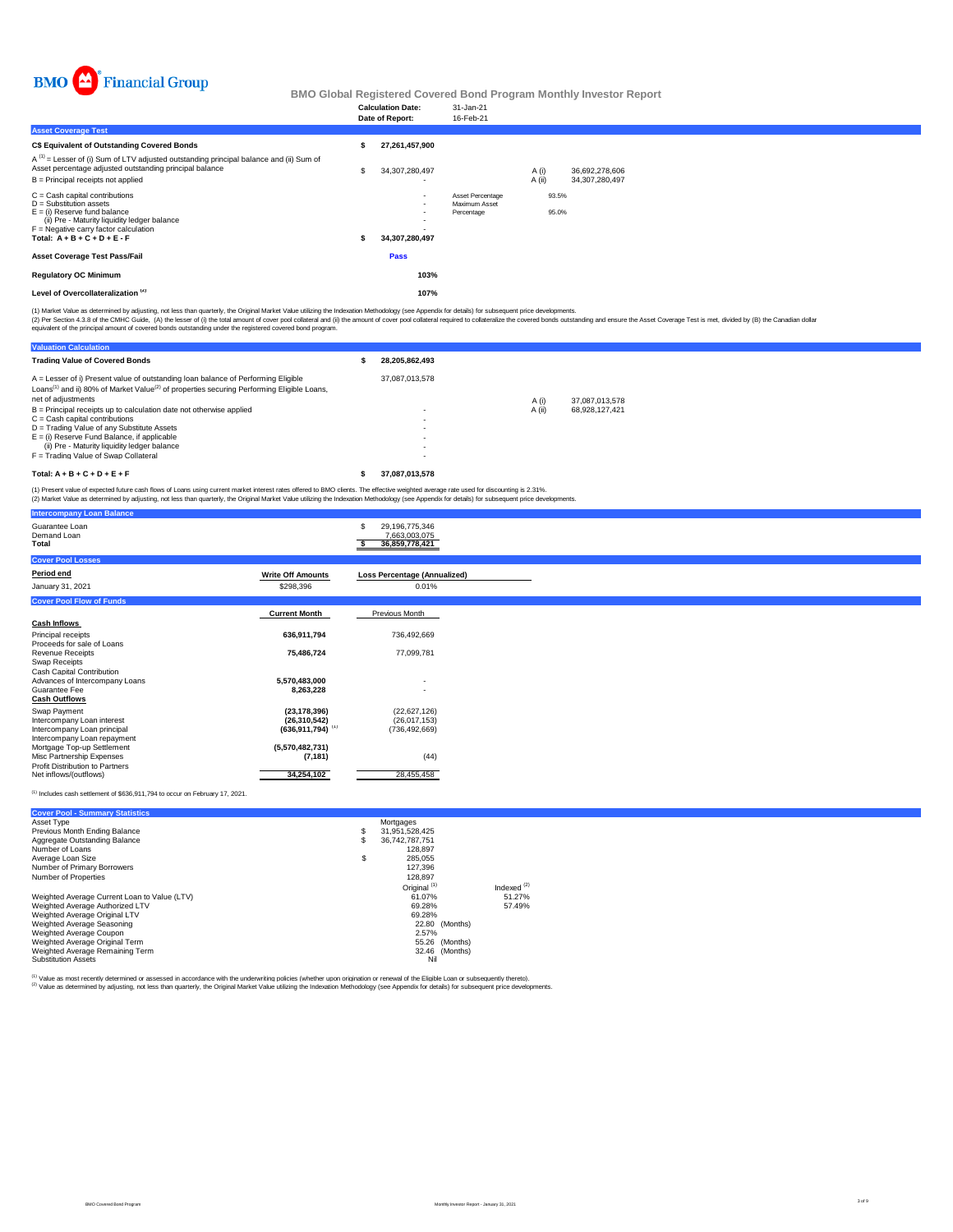

|                                                                                                                                                                                                                                                              | <b>Calculation Date:</b><br>Date of Report:                                                                                         | 31-Jan-21<br>16-Feb-21                                                                                                   |                                                                                                                                                                                                                                                                                                                              |                                                                                                                          |  |
|--------------------------------------------------------------------------------------------------------------------------------------------------------------------------------------------------------------------------------------------------------------|-------------------------------------------------------------------------------------------------------------------------------------|--------------------------------------------------------------------------------------------------------------------------|------------------------------------------------------------------------------------------------------------------------------------------------------------------------------------------------------------------------------------------------------------------------------------------------------------------------------|--------------------------------------------------------------------------------------------------------------------------|--|
| <b>Cover Pool - Delinguency Distribution</b>                                                                                                                                                                                                                 |                                                                                                                                     |                                                                                                                          |                                                                                                                                                                                                                                                                                                                              |                                                                                                                          |  |
| <b>Aging Summary</b><br>Current and less than 30 days past due<br>30 - 59 days past due<br>60 - 89 days past due<br>90 or more days past due<br><b>Grand Total</b>                                                                                           | Number of Loans<br>128.345<br>237<br>88<br>227<br>128,897                                                                           | Percentage<br>99.57<br>0.18<br>0.07<br>0.18<br>100.00                                                                    | <b>Principal Balance</b><br>36,600,106,125<br>\$<br>\$<br>66,548,176<br>\$<br>25,644,797<br>50,488,653<br>-8<br>36,742,787,751<br>ŝ                                                                                                                                                                                          | Percentage<br>99.61<br>0.18<br>0.07<br>0.14<br>100.00                                                                    |  |
| <b>Cover Pool - Provincial Distribution</b>                                                                                                                                                                                                                  |                                                                                                                                     |                                                                                                                          |                                                                                                                                                                                                                                                                                                                              |                                                                                                                          |  |
| <b>Province</b><br>Alberta<br><b>British Columbia</b><br>Manitoba<br>New Brunswick<br>Newfoundland<br>Northwest Territories & Nunavut<br>Nova Scotia<br>Ontario<br>Prince Edward Island<br>Quebec<br>Saskatchewan<br>Yukon Territories<br><b>Grand Total</b> | Number of Loans<br>14,841<br>20,167<br>1,836<br>2,040<br>3,433<br>98<br>3,784<br>60,556<br>631<br>19,108<br>2,276<br>127<br>128,897 | Percentage<br>11.51<br>15.65<br>1.42<br>1.58<br>2.66<br>0.08<br>2.94<br>46.98<br>0.49<br>14.82<br>1.77<br>0.10<br>100.00 | <b>Principal Balance</b><br>3,720,570,476<br>\$<br>\$<br>7,505,865,391<br>\$<br>337,533,313<br>\$<br>261,062,177<br>\$<br>543,262,752<br>\$<br>19,733,140<br>\$<br>652,396,633<br>\$<br>19.324.825.642<br>S<br>102,945,330<br>\$<br>3,802,227,343<br>$\ddot{s}$<br>443,328,268<br>$\$\$<br>29,037,287<br>s<br>36,742,787,751 | Percentage<br>10.13<br>20.43<br>0.92<br>0.71<br>1.48<br>0.05<br>1.78<br>52.59<br>0.28<br>10.35<br>1.21<br>0.08<br>100.00 |  |
| <b>Cover Pool - Credit Score Distribution</b>                                                                                                                                                                                                                |                                                                                                                                     |                                                                                                                          |                                                                                                                                                                                                                                                                                                                              |                                                                                                                          |  |
| <b>Credit Score</b><br>Score Unavailable<br>Less than 600<br>$600 - 650$<br>651 - 700<br>701 - 750<br>751 - 800<br>801 and Above<br><b>Grand Total</b>                                                                                                       | Number of Loans<br>625<br>1,416<br>2,849<br>8,281<br>15,303<br>22,170<br>78,253<br>128,897                                          | Percentage<br>0.48<br>1.10<br>2.21<br>6.42<br>11.87<br>17.20<br>60.71<br>100.00                                          | <b>Principal Balance</b><br>s<br>113,148,271<br>$\mathbb S$<br>318,850,237<br>\$<br>751,365,635<br>\$<br>2,369,215,733<br>\$<br>4,504,468,827<br>\$<br>6,785,254,230<br>\$<br>21,900,484,818<br>$\overline{\mathbf{s}}$<br>36,742,787,751                                                                                    | Percentage<br>0.31<br>0.87<br>2.04<br>6.45<br>12.26<br>18.47<br>59.60<br>100.00                                          |  |
| <b>Cover Pool - Rate Type Distribution</b>                                                                                                                                                                                                                   |                                                                                                                                     |                                                                                                                          |                                                                                                                                                                                                                                                                                                                              |                                                                                                                          |  |
| <b>Rate Type</b><br>Fixed<br>Variable<br><b>Grand Total</b>                                                                                                                                                                                                  | <b>Number of Loans</b><br>108,876<br>20,021<br>128,897                                                                              | Percentage<br>84.47<br>15.53<br>100.00                                                                                   | <b>Principal Balance</b><br>29,981,767,835<br>\$<br>6,761,019,916<br>-S<br>s<br>36,742,787,751                                                                                                                                                                                                                               | Percentage<br>81.60<br>18.40<br>100.00                                                                                   |  |
| <b>Cover Pool - Mortgage Asset Type Distribution</b>                                                                                                                                                                                                         |                                                                                                                                     |                                                                                                                          |                                                                                                                                                                                                                                                                                                                              |                                                                                                                          |  |
| <b>Mortgage Asset Type</b><br><b>Conventional Amortizing Mortgages</b><br><b>Grand Total</b>                                                                                                                                                                 | Number of Loans<br>128,897<br>128,897                                                                                               | Percentage<br>100.00<br>100.00                                                                                           | <b>Principal Balance</b><br>36,742,787,751<br>36,742,787,751<br>\$                                                                                                                                                                                                                                                           | Percentage<br>100.00<br>100.00                                                                                           |  |
| <b>Cover Pool - Occupancy Type Distribution</b>                                                                                                                                                                                                              |                                                                                                                                     |                                                                                                                          |                                                                                                                                                                                                                                                                                                                              |                                                                                                                          |  |
| <b>Occupancy Type</b><br>Owner Occupied<br>Non-Owner Occupied<br><b>Grand Total</b>                                                                                                                                                                          | <b>Number of Loans</b><br>99,401<br>29.496<br>128,897                                                                               | Percentage<br>77.12<br>22.88<br>100.00                                                                                   | <b>Principal Balance</b><br>s<br>29,473,966,065<br>7.268.821.685<br>s<br>36,742,787,751                                                                                                                                                                                                                                      | Percentage<br>80.22<br>19.78<br>100.00                                                                                   |  |
| <b>Cover Pool - Mortgage Rate Distribution</b>                                                                                                                                                                                                               |                                                                                                                                     |                                                                                                                          |                                                                                                                                                                                                                                                                                                                              |                                                                                                                          |  |
| Mortaage Rate (%)<br>Less than 1.00<br>$1.00 - 3.99$<br>$4.00 - 4.49$<br>$4.50 - 4.99$<br>$5.00 - 5.49$<br>$5.50 - 5.99$<br>$6.00 - 6.49$<br>$6.50 - 6.99$<br>$7.00 - 7.49$<br>$7.50 - 7.99$<br>8.00 and Above                                               | <b>Number of Loans</b><br>127,872<br>420<br>137<br>168<br>$\overline{2}$<br>294                                                     | Percentage<br>0.00<br>99.20<br>0.33<br>0.11<br>0.13<br>0.00<br>0.23                                                      | <b>Principal Balance</b><br>\$<br>658,033<br>\$<br>36,541,208,052<br>\$<br>84,787,349<br>$\mathsf{\$}$<br>26,335,959<br>33.999.259<br>Ŝ.<br>324,877<br>s<br>s<br>55,474,222<br>-S                                                                                                                                            | Percentage<br>0.00<br>99.45<br>0.23<br>0.07<br>0.09<br>0.00<br>0.15                                                      |  |
| <b>Grand Total</b>                                                                                                                                                                                                                                           | 128,897                                                                                                                             | 100.00                                                                                                                   | 36,742,787,751<br>\$                                                                                                                                                                                                                                                                                                         | 100.00                                                                                                                   |  |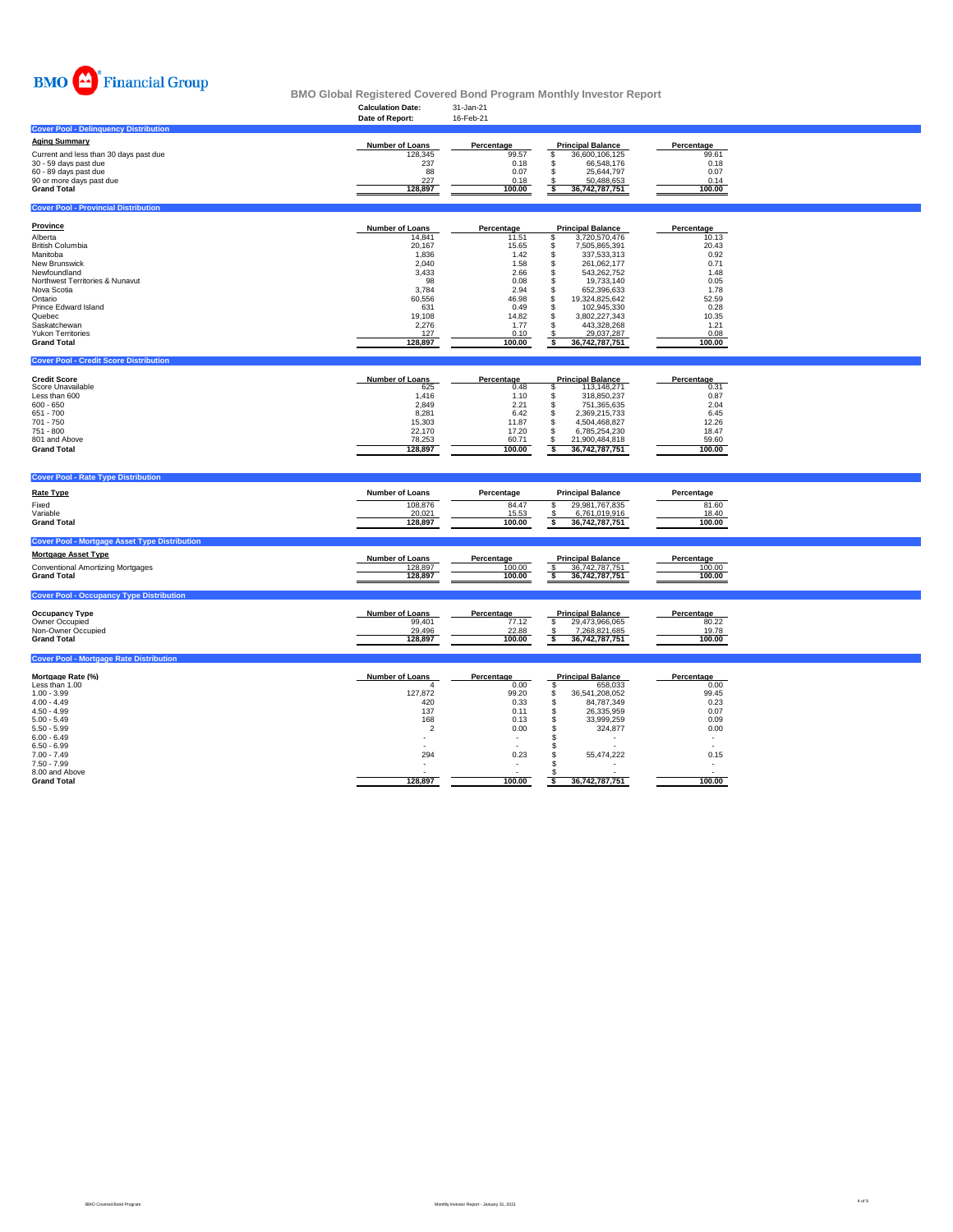

# **Calculation Date:** 31-Jan-21 **BMO Global Registered Covered Bond Program Monthly Investor Report**

|                                           | Date of Report:        | 16-Feb-21  |                          |            |
|-------------------------------------------|------------------------|------------|--------------------------|------------|
| Cover Pool - Indexed LTV Distribution (1) |                        |            |                          |            |
| Indexed LTV (%)                           | <b>Number of Loans</b> | Percentage | <b>Principal Balance</b> | Percentage |
| 20.00 and Below                           | 14,755                 | 11.45      | 1,360,160,161            | 3.70       |
| $20.01 - 25.00$                           | 5,824                  | 4.52       | 1.094.207.203            | 2.98       |
| 25.01 - 30.00                             | 7,858                  | 6.10       | 1,862,786,324            | 5.07       |
| $30.01 - 35.00$                           | 9.756                  | 7.57       | 2.526.494.545            | 6.88       |
| $35.01 - 40.00$                           | 11.232                 | 8.71       | 2,948,872,116            | 8.03       |
| $40.01 - 45.00$                           | 10,945                 | 8.49       | 3,084,174,271            | 8.39       |
| $45.01 - 50.00$                           | 10.729                 | 8.32       | 3,235,386,775            | 8.81       |
| $50.01 - 55.00$                           | 11,086                 | 8.60       | 3,528,125,429            | 9.60       |
| $55.01 - 60.00$                           | 11.721                 | 9.09       | 3,921,683,634            | 10.67      |
| $60.01 - 65.00$                           | 11.472                 | 8.90       | 4,065,849,266            | 11.07      |
| 65.01 - 70.00                             | 11.891                 | 9.23       | 4.340.479.336            | 11.81      |
| 70.01 - 75.00                             | 7.906                  | 6.13       | 3,167,260,881            | 8.62       |
| 75.01 - 80.00                             | 3.710                  | 2.88       | 1,603,114,638            | 4.36       |
| 80.01 and Above                           | 12                     | 0.01       | 4,193,172                | 0.01       |
| <b>Grand Total</b>                        | 128.897                | 100.00     | 36,742,787,751           | 100.00     |

<sup>(1)</sup> Value as determined by adjusting, not less than quarterly, the Original Market Value utilizing the Indexation Methodology (see Appendix for details) for subsequent price developments.

| <b>Cover Pool - Remaining Term Distribution</b> |                        |            |                          |            |
|-------------------------------------------------|------------------------|------------|--------------------------|------------|
| <b>Months to Maturity</b>                       | <b>Number of Loans</b> | Percentage | <b>Principal Balance</b> | Percentage |
| Less than 12.00                                 | 18,999                 | 14.74      | 4.365.047.084            | 11.88      |
| 12.00 - 23.99                                   | 29,893                 | 23.19      | 7.954.733.219            | 21.65      |
| 24.00 - 35.99                                   | 33,139                 | 25.71      | 10.052.181.589           | 27.36      |
| 36.00 - 47.99                                   | 17.581                 | 13.64      | 5.399.643.185            | 14.70      |
| 48.00 - 59.99                                   | 27,356                 | 21.22      | 8.435.462.294            | 22.96      |
| $60.00 - 71.99$                                 | 1.782                  | 1.38       | 504.851.868              | 1.37       |
| 72.00 - 83.99                                   | 50                     | 0.04       | 9.854.099                | 0.03       |
| 84.00 - 119.99                                  | 96                     | 0.07       | 20,723,728               | 0.06       |
| 120,00 and above                                |                        | 0.00       | 290.685                  | 0.00       |
| <b>Grand Total</b>                              | 128,897                | 100.00     | 36,742,787,751           | 100.00     |

| <b>Cover Pool - Remaining Principal Balance Distribution</b> |                        |            |                          |            |
|--------------------------------------------------------------|------------------------|------------|--------------------------|------------|
| <b>Remaining Principal Balance (C\$)</b>                     | <b>Number of Loans</b> | Percentage | <b>Principal Balance</b> | Percentage |
| 99,999 and Below                                             | 20,265                 | 15.72      | 1.222.220.276            | 3.33       |
| 100.000 - 199.999                                            | 35.662                 | 27.67      | 5.391.367.247            | 14.67      |
| 200.000 - 299.999                                            | 28.733                 | 22.29      | 7,093,367,236            | 19.31      |
| 300.000 - 399.999                                            | 17.537                 | 13.61      | 6.069.409.376            | 16.52      |
| 400.000 - 499.999                                            | 10.324                 | 8.01       | 4.612.280.213            | 12.55      |
| 500.000 - 599.999                                            | 6,115                  | 4.74       | 3.339.914.256            | 9.09       |
| 600.000 - 699.999                                            | 3.560                  | 2.76       | 2.295.472.049            | 6.25       |
| 700.000 - 799.999                                            | 2.147                  | 1.67       | 1.602.807.400            | 4.36       |
| 800.000 - 899.999                                            | 1.381                  | 1.07       | 1.170.317.293            | 3.19       |
| 900.000 - 999.999                                            | 968                    | 0.75       | 916.501.404              | 2.49       |
| 1,000,000 - 1,499,999                                        | 1.632                  | 1.27       | 1.937.256.413            | 5.27       |
| 1.500.000 - 2.000.000                                        | 397                    | 0.31       | 675.048.750              | 1.84       |
| 2,000,000 - 3,000,000                                        | 176                    | 0.14       | 416.825.837              | 1.13       |
| 3,000,000 and Above                                          |                        |            |                          |            |
|                                                              | 128,897                | 100.00     | 36,742,787,751           | 100.00     |

| <b>Property Type</b> | <b>Number of Loans</b> | Percentage | <b>Principal Balance</b> | Percentage |
|----------------------|------------------------|------------|--------------------------|------------|
| Condominium          | 26.583                 | 20.62      | 5.974.026.253            | 16.26      |
| Multi-Residential    | 6.189                  | 4.80       | 1.691.563.283            | 4.60       |
| Single Family        | 85.773                 | 66.54      | 26.082.874.877           | 70.99      |
| Townhouse            | 10.352                 | 8.03       | 2.994.323.338            | 8.15       |
| <b>Grand Total</b>   | 128.897                | 100.00     | 36.742.787.751           | 100.00     |

*Note: Percentages and totals in the above tables may not add exactly due to rounding.*

**Coverty Type Distional** 

**Cover Pool - Indexed LTV and Delinquency Distribution by Province (1)**

|          |                 |                                    |               | <b>Aging Summary</b> |               |               |
|----------|-----------------|------------------------------------|---------------|----------------------|---------------|---------------|
|          |                 | <b>Current and</b><br>less than 30 | 30 to 59      | 60 to 89             | 90 or more    |               |
| Province | Indexed LTV (%) | days past due                      | days past due | days past due        | days past due | Total         |
| Alberta  | 20.00 and Below | 82.694.702                         | 118,606       | 174.560              | 163,300       | 83.151.167    |
|          | $20.01 - 25$    | 56.990.950                         | 79.061        |                      | 316,290       | 57,386,300    |
|          | $25.01 - 30$    | 81.901.742                         | 430.182       | 261.161              | 546.629       | 83.139.714    |
|          | $30.01 - 35$    | 125.490.247                        | 605,830       |                      | 300.393       | 126.396.469   |
|          | $35.01 - 40$    | 148.171.863                        | 232,606       |                      | 990.355       | 149,394,824   |
|          | $40.01 - 45$    | 185.143.981                        | 805.813       | 113.984              | 1.230.460     | 187.294.238   |
|          | $45.01 - 50$    | 236.572.795                        | 1,449,336     |                      | 1.465.681     | 239,487,812   |
|          | $50.01 - 55$    | 296.143.619                        | 468.285       | 162.448              | 512.926       | 297.287.278   |
|          | $55.01 - 60$    | 376.873.624                        | 1,313,109     | 189.234              | 479.087       | 378.855.053   |
|          | $60.01 - 65$    | 402.226.335                        | 568,032       |                      | 610.104       | 403.404.471   |
|          | $65.01 - 70$    | 556.636.769                        | 1.875.255     |                      | 545.286       | 559.057.310   |
|          | $70.01 - 75$    | 648.834.525                        | 2.119.786     | 999,097              | 1.660.361     | 653,613,769   |
|          | 75.01 - 80      | 495.925.751                        |               | 450,223              | 1,532,925     | 497,908,898   |
|          | 80.01 and Above | 4.193.172                          |               |                      |               | 4.193.172     |
|          |                 | 3,697,800,072                      | 10,065,901    | 2,350,706            | 10,353,796    | 3,720,570,476 |

|                  |                 |                                    |               | Aging Summary |               |               |
|------------------|-----------------|------------------------------------|---------------|---------------|---------------|---------------|
|                  |                 | <b>Current and</b><br>less than 30 | 30 to 59      | 60 to 89      | 90 or more    |               |
| Province         | Indexed LTV (%) | days past due                      | days past due | days past due | days past due | Total         |
| British Columbia | 20.00 and Below | 393.290.831                        | 420.475       | 201.437       | 2.471.414     | 396.384.157   |
|                  | $20.01 - 25$    | 323.262.167                        | 229,522       | 297.662       | 492.744       | 324.282.094   |
|                  | $25.01 - 30$    | 559.737.926                        | 2.677.868     | 194.744       | 525.590       | 563.136.129   |
|                  | $30.01 - 35$    | 733.994.329                        | 2.598.754     | 233,518       | 4.852.116     | 741.678.717   |
|                  | $35.01 - 40$    | 602.698.943                        | 1,358,413     |               | 226.529       | 604.283.885   |
|                  | $40.01 - 45$    | 543.238.445                        | 412,403       | 694.694       | 2.022.171     | 546.367.712   |
|                  | $45.01 - 50$    | 606.137.651                        | 721.640       |               | 902.230       | 607.761.521   |
|                  | $50.01 - 55$    | 560.361.007                        |               | 322.874       | 370.130       | 561.054.011   |
|                  | $55.01 - 60$    | 649.413.472                        |               | 443.192       | 396.433       | 650.253.097   |
|                  | $60.01 - 65$    | 728.209.099                        | 341.260       | 1.094.615     |               | 729.644.973   |
|                  | $65.01 - 70$    | 673.768.168                        | 814.865       | 417.509       |               | 675.000.541   |
|                  | $70.01 - 75$    | 717.375.247                        | 1.008.174     | 162.083       |               | 718.545.504   |
|                  | $75.01 - 80$    | 387,473,050                        |               |               |               | 387.473.050   |
|                  | 80.01 and Above |                                    |               |               |               |               |
|                  |                 | 7.478.960.336                      | 10.583.373    | 4.062.327     | 12.259.355    | 7.505.865.391 |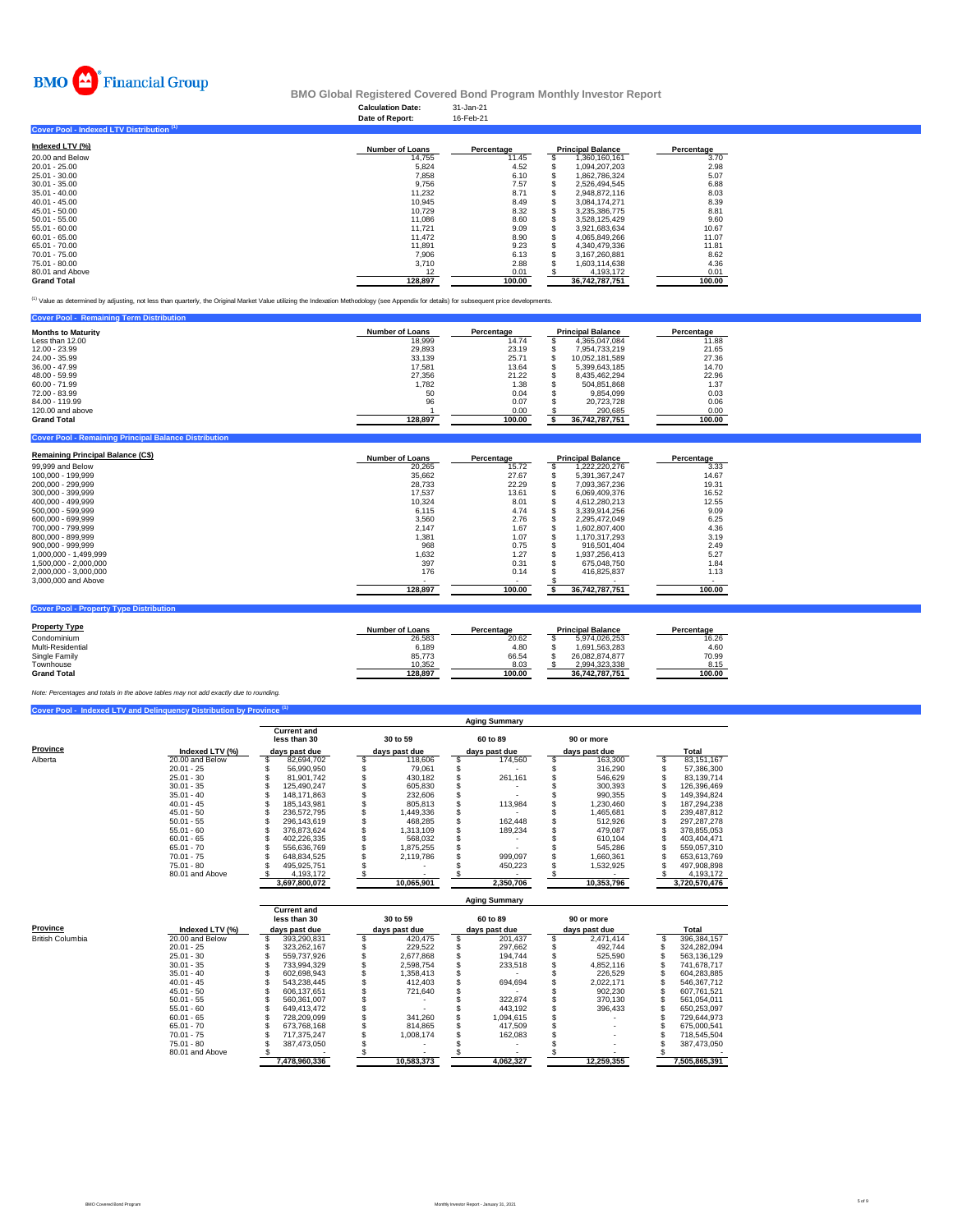

# **BMO Global Registered Covered Bond Program Monthly Investor Report**<br>Calculation Date: 31-Jan-21<br>Date of Report: 16-Feb-21

|                                   |                                    |                                      | <b>Calculation Date:</b>         | 31-Jan-21                      |                                     |                                      |
|-----------------------------------|------------------------------------|--------------------------------------|----------------------------------|--------------------------------|-------------------------------------|--------------------------------------|
|                                   |                                    |                                      | Date of Report:                  | 16-Feb-21                      |                                     |                                      |
|                                   |                                    |                                      |                                  | <b>Aging Summary</b>           |                                     |                                      |
|                                   |                                    | <b>Current and</b>                   |                                  |                                |                                     |                                      |
| Province                          |                                    | less than 30                         | 30 to 59                         | 60 to 89                       | 90 or more                          |                                      |
| Manitoba                          | Indexed LTV (%)<br>20.00 and Below | days past due<br>\$<br>6,866,659     | days past due<br>\$              | days past due<br>\$            | days past due<br>s                  | Total<br>6,866,659<br>\$             |
|                                   | $20.01 - 25$                       | \$<br>6,710,030                      |                                  | \$                             | \$                                  | \$<br>6,710,030                      |
|                                   | $25.01 - 30$                       | \$<br>6,030,530                      | \$\$                             | \$                             | \$                                  | \$<br>6,030,530                      |
|                                   | $30.01 - 35$<br>$35.01 - 40$       | \$<br>10,959,361<br>\$<br>15,772,748 | \$                               | \$<br>61,783<br>\$             | \$<br>\$                            | \$<br>11,021,144<br>\$<br>15,772,748 |
|                                   | $40.01 - 45$                       | \$<br>15,919,413                     | \$<br>141,541                    | \$                             | \$                                  | \$<br>16,060,953                     |
|                                   | $45.01 - 50$                       | \$<br>23,783,525                     | \$                               | \$                             | \$                                  | \$<br>23,783,525                     |
|                                   | $50.01 - 55$                       | \$<br>27,849,944                     | \$<br>\$                         | \$                             | \$<br>314,307<br>s                  | \$<br>27,849,944<br>38,956,699       |
|                                   | $55.01 - 60$<br>$60.01 - 65$       | \$<br>38,642,393<br>48,548,108       | \$<br>128,295                    | \$<br>\$                       | \$<br>156,260                       | \$<br>\$<br>48,832,662               |
|                                   | $65.01 - 70$                       | \$<br>62,664,249                     | \$                               | \$                             | \$                                  | \$<br>62,664,249                     |
|                                   | $70.01 - 75$                       | \$<br>52,100,311                     | \$                               | \$                             | S                                   | \$<br>52,100,311                     |
|                                   | $75.01 - 80$                       | S<br>20,883,859                      | \$                               | \$                             | s                                   | 20,883,859<br>S                      |
|                                   | 80.01 and Above                    | 336,731,128                          | \$<br>269,835                    | S<br>61,783                    | s<br>470,567                        | \$<br>337,533,313                    |
|                                   |                                    |                                      |                                  |                                |                                     |                                      |
|                                   |                                    |                                      |                                  | <b>Aging Summary</b>           |                                     |                                      |
|                                   |                                    | <b>Current and</b><br>less than 30   | 30 to 59                         | 60 to 89                       | 90 or more                          |                                      |
| Province                          |                                    |                                      |                                  |                                |                                     |                                      |
|                                   | Indexed LTV (%)                    | days past due                        | days past due                    | days past due                  | days past due                       | Total                                |
| New Brunswick                     | 20.00 and Below<br>$20.01 - 25$    | \$<br>8,327,336<br>\$<br>3,649,656   | \$<br>17,171<br>\$               | \$<br>\$                       | \$<br>58,094<br>\$                  | \$<br>8,402,602<br>3,649,656<br>\$   |
|                                   | $25.01 - 30$                       | \$<br>7,785,476                      | \$                               | \$                             | \$<br>50,197                        | \$<br>7,835,673                      |
|                                   | $30.01 - 35$                       | \$<br>14,577,773                     | \$                               | \$<br>107,023                  | \$                                  | \$<br>14,684,797                     |
|                                   | $35.01 - 40$                       | $\ddot{\$}$<br>21,062,972            | \$<br>174,202                    | \$                             | \$<br>621,658                       | \$<br>21,858,832                     |
|                                   | $40.01 - 45$                       | \$<br>19,414,926                     | \$                               | \$<br>92,640                   | \$<br>102,740                       | \$<br>19,610,306<br>20,382,834       |
|                                   | $45.01 - 50$<br>$50.01 - 55$       | 20,382,834<br>\$<br>20,154,150       | \$<br>\$<br>37,140               | \$<br>\$                       | \$<br>286,483<br>\$                 | \$<br>\$<br>20,477,774               |
|                                   | $55.01 - 60$                       | \$<br>25,857,606                     | \$                               | \$                             | \$                                  | \$<br>25,857,606                     |
|                                   | $60.01 - 65$                       | \$<br>31,977,252                     | \$                               | \$                             | \$<br>204,083                       | S<br>32,181,335                      |
|                                   | $65.01 - 70$                       | \$<br>42,499,193<br>\$               | \$<br>\$                         | \$<br>\$                       | \$<br>\$                            | s<br>42,499,193                      |
|                                   | 70.01 - 75<br>$75.01 - 80$         | 29,468,907<br>\$<br>14,016,313       | \$                               | \$                             | 136,351<br>S                        | \$<br>29,605,258<br>\$<br>14,016,313 |
|                                   | 80.01 and Above                    |                                      | S                                |                                |                                     | s                                    |
|                                   |                                    | 259,174,394                          | 228,513                          | 199,663                        | 1,459,607                           | 261,062,177                          |
|                                   |                                    |                                      |                                  |                                |                                     |                                      |
|                                   |                                    | <b>Current and</b>                   |                                  | <b>Aging Summary</b>           |                                     |                                      |
|                                   |                                    | less than 30                         | 30 to 59                         | 60 to 89                       | 90 or more                          |                                      |
| Province                          | Indexed LTV (%)                    | days past due                        | days past due                    | days past due                  | days past due                       | <b>Total</b>                         |
| Newfoundland                      | 20.00 and Below                    | \$<br>11,279,765                     | \$                               | \$                             | 37,559<br>s                         | \$<br>11,317,324                     |
|                                   | $20.01 - 25$                       | \$<br>10,420,561                     | \$                               | \$<br>89,351                   | \$<br>51,248                        | \$<br>10,561,160                     |
|                                   | $25.01 - 30$                       | \$<br>14,315,082                     | \$<br>136,241                    | \$<br>98,325                   | \$                                  | \$<br>14,549,648                     |
|                                   | $30.01 - 35$<br>$35.01 - 40$       | \$<br>27,422,757<br>\$<br>51,931,305 | \$<br>194,423<br>\$<br>1,452,457 | \$<br>\$<br>244,203            | \$<br>520,890<br>\$                 | \$<br>27,617,179<br>\$<br>54,148,855 |
|                                   | $40.01 - 45$                       | \$<br>66,495,900                     | \$<br>500,023                    | \$                             | \$<br>1,362,167                     | \$<br>68,358,091                     |
|                                   | $45.01 - 50$                       | \$<br>54,662,784                     | \$<br>199,337                    | 149,115<br>\$                  | 423,820<br>s                        | \$<br>55,435,056                     |
|                                   | $50.01 - 55$                       | \$<br>48,451,607                     | \$                               | \$                             | S<br>75,479                         | \$<br>48,527,086                     |
|                                   | $55.01 - 60$                       | \$<br>52,632,149<br>\$               | \$<br>\$                         | \$<br>41,574                   | s<br>552,685<br>s                   | \$<br>53,226,408                     |
|                                   | $60.01 - 65$<br>$65.01 - 70$       | 60,222,507<br>\$<br>74,340,626       | 302,667<br>\$<br>254,061         | \$<br>\$                       | s                                   | \$<br>60,525,174<br>\$<br>74,594,687 |
|                                   | $70.01 - 75$                       | \$<br>53,490,954                     | \$                               | \$                             | 561,074<br>S                        | \$<br>54,052,029                     |
|                                   | 75.01 - 80                         | Ŝ<br>10,350,056                      | \$                               | \$                             | s                                   | 10,350,056<br>S                      |
|                                   | 80.01 and Above                    | 536,016,054                          | S<br>3,039,208                   | S<br>622,568                   | s<br>3,584,922                      | s<br>543,262,752                     |
|                                   |                                    |                                      |                                  |                                |                                     |                                      |
|                                   |                                    |                                      |                                  | <b>Aging Summary</b>           |                                     |                                      |
|                                   |                                    | <b>Current and</b>                   |                                  |                                |                                     |                                      |
|                                   |                                    | less than 30                         | 30 to 59                         | 60 to 89                       | 90 or more                          |                                      |
| Province                          | Indexed LTV (%)                    | days past due                        | days past due                    | days past due                  | days past due                       | <b>Total</b>                         |
| Northwest Territories and Nunavut | 20.00 and Below<br>$20.01 - 25$    | 948,399<br>\$<br>\$<br>739,583       | \$<br>\$                         | \$<br>\$                       | s<br>84,691<br>\$                   | \$<br>1,033,090<br>\$<br>739,583     |
|                                   | $25.01 - 30$                       | \$<br>1,398,334                      | \$                               | \$                             | \$                                  | \$<br>1,398,334                      |
|                                   | $30.01 - 35$                       | \$<br>2,813,999                      | \$                               | \$                             | \$                                  | \$<br>2,813,999                      |
|                                   | $35.01 - 40$                       | 1,836,579                            | \$                               | \$                             | \$                                  | \$<br>1,836,579                      |
|                                   | $40.01 - 45$<br>$45.01 - 50$       | \$<br>1,922,830<br>\$<br>2,369,325   | \$<br>\$                         | \$<br>\$                       | \$<br>\$                            | \$<br>1,922,830<br>\$<br>2,369,325   |
|                                   | $50.01 - 55$                       | \$<br>413,875                        | \$                               | \$                             | \$                                  | \$<br>413,875                        |
|                                   | $55.01 - 60$                       | \$<br>906,280                        | \$                               | \$                             | s                                   | S<br>906,280                         |
|                                   | $60.01 - 65$                       | S<br>3,218,000                       | S                                | S                              | S                                   | 3,218,000<br>S                       |
|                                   | $65.01 - 70$                       | \$<br>2,309,634<br>\$                | \$<br>\$                         | \$<br>\$                       | s<br>s                              | 2,309,634<br>\$<br>S                 |
|                                   | $70.01 - 75$<br>75.01 - 80         | 564,974<br>\$<br>206,635             | \$                               | \$                             | \$                                  | 564,974<br>\$<br>206,635             |
|                                   | 80.01 and Above                    | s                                    | \$                               | S                              | S                                   | S                                    |
|                                   |                                    | 19,648,449<br>s                      | \$                               | \$.                            | 84,691<br>s                         | 19,733,140<br>-S                     |
|                                   |                                    |                                      |                                  | <b>Aging Summary</b>           |                                     |                                      |
|                                   |                                    | <b>Current and</b>                   |                                  |                                |                                     |                                      |
|                                   |                                    | less than 30                         | 30 to 59                         | 60 to 89                       | 90 or more                          |                                      |
| Province                          | Indexed LTV (%)                    | days past due                        | days past due                    | days past due                  | days past due                       | Total                                |
| Nova Scotia                       | 20.00 and Below                    | 17,599,062<br>\$                     | \$<br>76,920                     | 70,454<br>\$                   | s<br>$\overline{a}$                 | 17,746,435<br>\$                     |
|                                   | $20.01 - 25$                       | \$<br>10,237,483                     | \$<br>$\overline{\phantom{a}}$   | \$                             | \$                                  | 10,237,483<br>\$                     |
|                                   | $25.01 - 30$                       | \$<br>15,681,531                     | \$<br>$\overline{a}$             | \$                             | 68,548<br>\$                        | 15,750,079<br>\$                     |
|                                   | $30.01 - 35$<br>$35.01 - 40$       | \$<br>28,555,869<br>\$<br>42,894,702 | \$<br>\$<br>146,224              | 191,215<br>\$<br>\$<br>113,525 | 60,192<br>s<br>s<br>٠               | \$<br>28,807,277<br>\$<br>43,154,451 |
|                                   | $40.01 - 45$                       | \$<br>57,347,404                     | \$<br>427,136                    | \$<br>309,241                  | \$<br>$\overline{\phantom{a}}$      | \$<br>58,083,781                     |
|                                   | $45.01 - 50$                       | \$<br>78,998,636                     | \$<br>265,216                    | \$<br>281,783                  | \$                                  | 79,545,635<br>\$                     |
|                                   | $50.01 - 55$                       | \$<br>86,677,419                     | \$<br>150,280                    | \$                             | 506,726<br>s                        | \$<br>87,334,426                     |
|                                   | $55.01 - 60$<br>$60.01 - 65$       | \$<br>82,900,849<br>\$<br>88,270,889 | \$<br>\$                         | \$<br>\$                       | 107,925<br>s<br>s<br>$\overline{a}$ | \$<br>83,008,774<br>\$<br>88,270,889 |
|                                   | $65.01 - 70$                       | S<br>78,217,962                      | \$                               | \$                             | \$                                  | \$<br>78,217,962                     |
|                                   | $70.01 - 75$                       | s<br>36,907,538                      | \$                               | \$                             | \$                                  | \$<br>36,907,538                     |
|                                   | 75.01 - 80                         | \$<br>25,331,903                     | \$                               | \$                             | \$<br>$\overline{a}$                | \$<br>25,331,903                     |
|                                   | 80.01 and Above                    | s<br>649,621,247                     | $\boldsymbol{s}$<br>1,065,776    | \$<br>966,218                  | S<br>743,392                        | s<br>652,396,633                     |
|                                   |                                    |                                      |                                  |                                |                                     |                                      |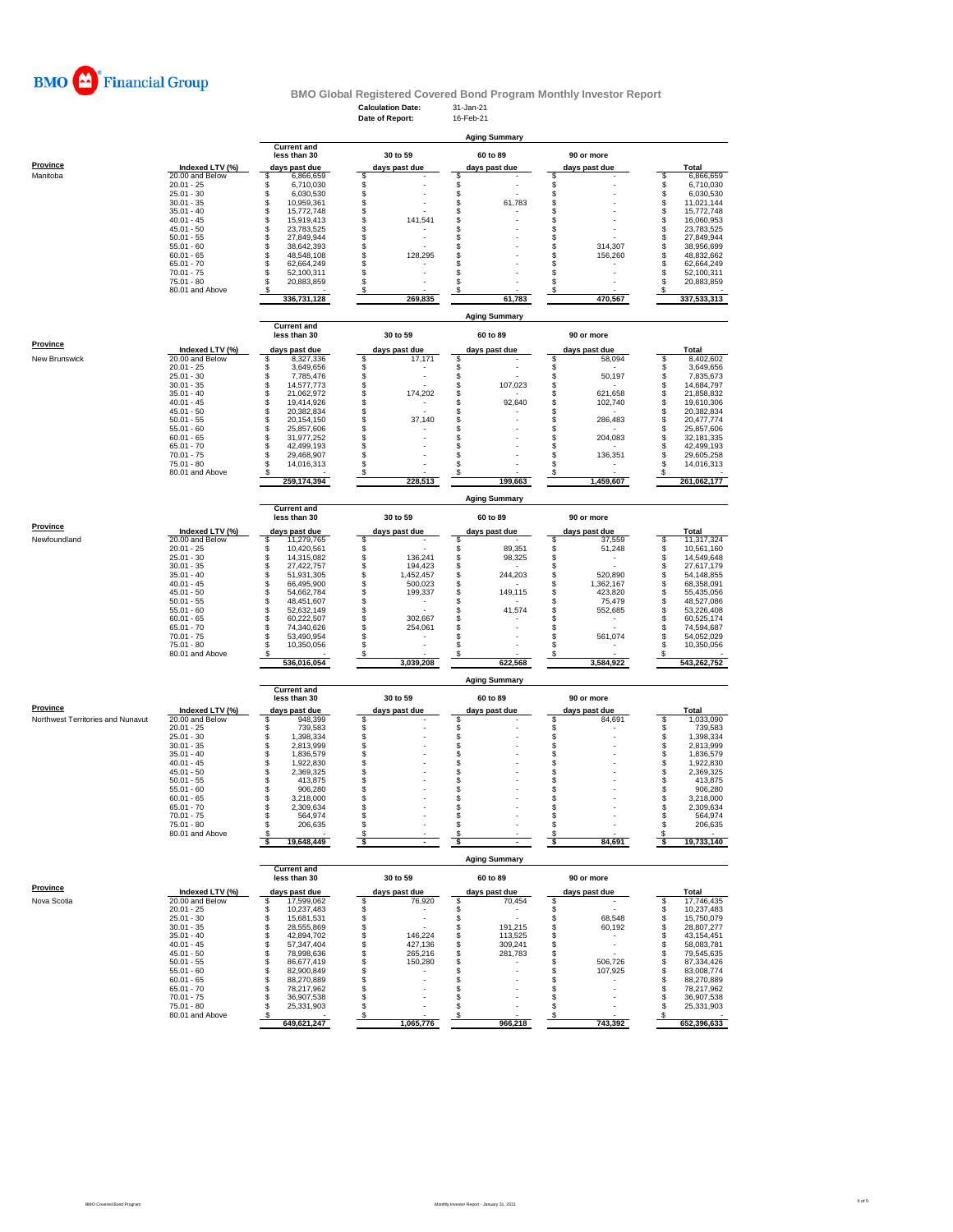

# **Calculation Date:** 31-Jan-21 **BMO Global Registered Covered Bond Program Monthly Investor Report**

|                      |                                    |                                                     | Date of Report:                              | 16-Feb-21                          |                                    |                                            |
|----------------------|------------------------------------|-----------------------------------------------------|----------------------------------------------|------------------------------------|------------------------------------|--------------------------------------------|
|                      |                                    |                                                     |                                              | <b>Aging Summary</b>               |                                    |                                            |
|                      |                                    | <b>Current and</b>                                  |                                              |                                    |                                    |                                            |
|                      |                                    | less than 30                                        | 30 to 59                                     | 60 to 89                           | 90 or more                         |                                            |
| Province             | Indexed LTV (%)                    | days past due                                       | days past due                                | days past due                      | days past due                      | Total                                      |
| Ontario              | 20.00 and Below                    | 697,793,916<br>\$                                   | \$<br>768,119                                | 489,535<br>\$                      | 388,946<br>s                       | 699,440,516<br>\$                          |
|                      | $20.01 - 25$                       | S<br>588,671,217                                    | \$<br>50,251                                 | S                                  | 417,616<br>s                       | 589,139,084<br>\$                          |
|                      | $25.01 - 30$                       | \$<br>1,030,295,783                                 | \$<br>325,981                                | \$<br>1,254,732                    | \$<br>408,354                      | \$<br>1,032,284,850                        |
|                      | $30.01 - 35$<br>$35.01 - 40$       | \$<br>1,333,394,655<br>\$<br>1,665,403,523          | \$<br>2,199,995<br>$\mathbb{S}$<br>3,483,582 | \$<br>\$                           | \$<br>1,087,712<br>\$<br>1,632,158 | \$<br>1,336,682,362<br>\$<br>1,670,519,263 |
|                      | $40.01 - 45$                       | \$<br>1,692,292,677                                 | \$<br>2,297,638                              | \$<br>466,961                      | \$<br>497,951                      | \$<br>1,695,555,227                        |
|                      | $45.01 - 50$                       | \$<br>1,692,108,880                                 | \$<br>2,979,054                              | \$<br>2,042,597                    | \$<br>2,163,660                    | \$<br>1,699,294,191                        |
|                      | $50.01 - 55$                       | \$<br>1,895,761,690                                 | \$<br>882,588                                | \$<br>1,130,794                    | S<br>1,858,871                     | \$<br>1,899,633,943                        |
|                      | $55.01 - 60$<br>$60.01 - 65$       | $\ddot{\$}$<br>2,075,225,731<br>\$<br>2,172,087,620 | \$<br>1,278,648<br>\$<br>2,240,094           | \$<br>1,082,679<br>\$<br>592,232   | \$<br>1,182,459<br>S<br>1,569,202  | \$<br>2,078,769,517<br>\$<br>2,176,489,148 |
|                      | $65.01 - 70$                       | \$<br>2,383,137,783                                 | \$<br>6,591,960                              | S<br>930,158                       | S<br>1,775,911                     | \$<br>2,392,435,812                        |
|                      | $70.01 - 75$                       | \$<br>1,440,506,996                                 | \$<br>2,910,393                              | \$<br>1,189,009                    | s                                  | \$<br>1,444,606,398                        |
|                      | 75.01 - 80                         | \$<br>609,975,331                                   | \$                                           | \$                                 | s                                  | \$<br>609,975,331                          |
|                      | 80.01 and Above                    | s<br>19,276,655,805                                 | \$<br>26,008,302                             | S<br>9,178,695                     | S<br>12,982,839                    | s<br>19,324,825,642                        |
|                      |                                    |                                                     |                                              |                                    |                                    |                                            |
|                      |                                    |                                                     |                                              | <b>Aging Summary</b>               |                                    |                                            |
|                      |                                    | <b>Current and</b>                                  |                                              |                                    |                                    |                                            |
|                      |                                    | less than 30                                        | 30 to 59                                     | 60 to 89                           | 90 or more                         |                                            |
| <b>Province</b>      | Indexed LTV (%)                    | days past due                                       | days past due                                | days past due                      | days past due                      | <b>Total</b>                               |
| Prince Edward Island | 20.00 and Below                    | \$<br>2,709,313                                     | \$<br>66,423                                 | \$                                 | s                                  | \$<br>2,775,736                            |
|                      | $20.01 - 25$<br>$25.01 - 30$       | \$<br>1,530,400<br>\$<br>3,325,582                  | \$<br>\$                                     | \$<br>\$                           | \$<br>s                            | \$<br>1,530,400<br>\$<br>3,325,582         |
|                      | $30.01 - 35$                       | 7,011,075                                           | \$                                           | \$                                 | s                                  | \$<br>7,011,075                            |
|                      | $35.01 - 40$                       | \$<br>5,258,230                                     | \$                                           | \$                                 | \$                                 | \$<br>5,258,230                            |
|                      | $40.01 - 45$                       | \$<br>4,890,694                                     | \$                                           | \$                                 | s                                  | \$<br>4,890,694                            |
|                      | $45.01 - 50$<br>$50.01 - 55$       | \$<br>5,309,237<br>\$<br>9,267,340                  | \$<br>\$                                     | \$<br>S                            | s<br>s                             | \$<br>5,309,237<br>\$<br>9,267,340         |
|                      | $55.01 - 60$                       | \$<br>10,573,181                                    | \$                                           | \$                                 | s                                  | \$<br>10,573,181                           |
|                      | $60.01 - 65$                       | \$<br>13,870,965                                    | \$                                           | \$                                 | s                                  | \$<br>13,870,965                           |
|                      | $65.01 - 70$                       | \$<br>23,368,721                                    | \$                                           | \$                                 | S                                  | \$<br>23,368,721                           |
|                      | $70.01 - 75$                       | \$<br>10.172.037                                    | \$                                           | S                                  | s                                  | S<br>10.172.037                            |
|                      | 75.01 - 80<br>80.01 and Above      | S<br>5,592,131                                      | \$<br>S                                      | \$<br>S                            | s<br>s                             | \$<br>5,592,131                            |
|                      |                                    | 102,878,907                                         | 66,423                                       |                                    |                                    | 102,945,330                                |
|                      |                                    |                                                     |                                              |                                    |                                    |                                            |
|                      |                                    |                                                     |                                              | <b>Aging Summary</b>               |                                    |                                            |
|                      |                                    | <b>Current and</b><br>less than 30                  | 30 to 59                                     | 60 to 89                           | 90 or more                         |                                            |
| Province             |                                    |                                                     |                                              |                                    |                                    |                                            |
| Quebec               | Indexed LTV (%)<br>20.00 and Below | days past due<br>\$                                 | days past due<br>110,892                     | days past due<br>49,312            | days past due<br>662,010<br>s      | Total<br>\$<br>115,724,441                 |
|                      | $20.01 - 25$                       | 114,902,227<br>s<br>78,283,504                      | \$<br>$\ddot{\$}$<br>839,527                 | \$<br>\$                           | s<br>87,604                        | \$<br>79,210,634                           |
|                      | $25.01 - 30$                       | \$<br>117,639,371                                   | \$<br>69,644                                 | \$                                 | 99,806<br>s                        | \$<br>117,808,821                          |
|                      | $30.01 - 35$                       | \$<br>190,300,879                                   | \$<br>508,870                                | \$<br>965,693                      | s<br>186,698                       | \$<br>191,962,140                          |
|                      | $35.01 - 40$                       | \$<br>325,605,886                                   | \$<br>592,167                                | \$<br>272,991                      | 336,897<br>s                       | \$<br>326,807,941                          |
|                      | $40.01 - 45$<br>$45.01 - 50$       | \$<br>432,608,177<br>\$<br>454, 165, 359            | \$<br>1,844,866<br>\$<br>1,988,079           | \$<br>2,858,346<br>\$<br>1,630,490 | 653,808<br>s<br>450,046<br>s       | \$<br>437,965,197<br>\$<br>458,233,975     |
|                      | $50.01 - 55$                       | \$<br>534,496,638                                   | \$<br>615,541                                | \$<br>1,034,628                    | \$<br>2,176,494                    | \$<br>538,323,300                          |
|                      | $55.01 - 60$                       | \$<br>554,622,597                                   | \$<br>2,849,801                              | \$<br>613,492                      | \$<br>1,209,989                    | \$<br>559,295,879                          |
|                      | $60.01 - 65$                       | \$<br>450,820,919                                   | \$<br>4,706,765                              | \$<br>480,751                      | S<br>380,195                       | \$<br>456,388,630                          |
|                      | $65.01 - 70$                       | \$<br>363,123,778                                   | \$<br>763,516                                | \$<br>297,134<br>\$                | 986,266<br>s<br>s                  | \$<br>365,170,694                          |
|                      | $70.01 - 75$<br>75.01 - 80         | \$<br>141,229,123<br>s<br>14,106,568                | \$<br>\$<br>$\overline{\phantom{a}}$         | S                                  | S<br>÷,                            | \$<br>141,229,123<br>\$<br>14,106,568      |
|                      | 80.01 and Above                    |                                                     | \$                                           | Я                                  | s                                  |                                            |
|                      |                                    | 3,771,905,026                                       | 14,889,669                                   | 8,202,837                          | 7,229,812                          | 3,802,227,343                              |
|                      |                                    |                                                     |                                              | <b>Aging Summary</b>               |                                    |                                            |
|                      |                                    | <b>Current and</b>                                  |                                              |                                    |                                    |                                            |
| <b>Province</b>      |                                    | less than 30                                        | 30 to 59                                     | 60 to 89                           | 90 or more                         |                                            |
|                      | Indexed LTV (%)                    | days past due                                       | days past due                                | days past due                      | days past due                      | Total                                      |
| Saskatchewan         | 20.00 and Below<br>$20.01 - 25$    | 15,417,985<br>\$<br>\$                              | \$                                           | \$<br>\$                           | s<br>\$                            | \$<br>15,417,985                           |
|                      | $25.01 - 30$                       | 9,754,889<br>\$<br>16,457,206                       | $\ddot{\theta}$<br>47,779                    | \$                                 | \$                                 | \$<br>9,754,889<br>\$<br>16,504,986        |
|                      | $30.01 - 35$                       | \$<br>35, 152, 240                                  | \$                                           | \$                                 | s<br>127,738                       | \$<br>35,279,978                           |
|                      | $35.01 - 40$                       | \$<br>53.244.751                                    | \$                                           | \$                                 | s<br>287,358                       | \$<br>53,532,108                           |
|                      | $40.01 - 45$                       | \$<br>46,044,868                                    | \$                                           | S                                  | s                                  | \$<br>46,044,868                           |
|                      | $45.01 - 50$<br>$50.01 - 55$       | \$<br>41,323,605<br>\$<br>36,773,363                | \$<br>\$                                     | \$<br>\$                           | s<br>125,094<br>s                  | \$<br>41,448,700<br>\$<br>36,773,363       |
|                      | $55.01 - 60$                       | S<br>40,126,885                                     | \$                                           | \$                                 | s                                  | s<br>40.126.885                            |
|                      | $60.01 - 65$                       | s<br>51,029,301                                     | \$<br>169,409                                | \$                                 | s<br>185,445                       | \$<br>51,384,154                           |
|                      | $65.01 - 70$                       | \$<br>59,983,642                                    | \$                                           | ς                                  | s<br>471,368                       | \$<br>60,455,011                           |
|                      | $70.01 - 75$<br>$75.01 - 80$       | \$<br>22,361,031<br>\$<br>14,121,642                | \$<br>\$                                     | \$<br>\$                           | \$<br>122,668<br>s<br>۰            | 22,483,699<br>\$<br>\$<br>14,121,642       |
|                      | 80.01 and Above                    |                                                     | S                                            | S                                  | s                                  |                                            |
|                      |                                    | 441,791,408                                         | 217,188                                      |                                    | 1,319,672                          | 443,328,268                                |
|                      |                                    |                                                     |                                              | <b>Aging Summary</b>               |                                    |                                            |
|                      |                                    | <b>Current and</b><br>less than 30                  | 30 to 59                                     | 60 to 89                           | 90 or more                         |                                            |
| Province             |                                    |                                                     |                                              |                                    |                                    |                                            |
| Yukon Territories    | Indexed LTV (%)<br>20.00 and Below | days past due                                       | days past due<br>\$<br>113,988               | days past due<br>\$                | days past due<br>S                 | Total<br>\$<br>1,900,050                   |
|                      | $20.01 - 25$                       | \$<br>1,786,061<br>1,005,888<br>S                   | \$                                           | \$                                 | s                                  | \$<br>1,005,888                            |
|                      |                                    | 1,021,979                                           | \$                                           | \$                                 | \$                                 | \$<br>1,021,979                            |
|                      | $25.01 - 30$                       | \$                                                  |                                              |                                    |                                    |                                            |
|                      | $30.01 - 35$                       | \$<br>2,539,409                                     | \$                                           | \$                                 | s                                  | \$<br>2,539,409                            |
|                      | $35.01 - 40$                       | \$<br>2,304,400                                     | \$                                           | \$                                 | s                                  | \$<br>2,304,400                            |
|                      | $40.01 - 45$                       | \$<br>2,020,374                                     | \$                                           | S                                  | s                                  | \$<br>2,020,374                            |
|                      | $45.01 - 50$                       | \$<br>2,334,964                                     | \$                                           | \$                                 | s<br>S                             | \$<br>2,334,964                            |
|                      | $50.01 - 55$<br>$55.01 - 60$       | \$<br>1,183,090<br>\$<br>1,854,255                  | \$<br>\$                                     | \$<br>\$                           | S                                  | \$<br>1,183,090<br>\$<br>1,854,255         |
|                      | $60.01 - 65$                       | \$<br>1,638,864                                     | \$                                           | \$                                 | S                                  | \$<br>1,638,864                            |
|                      | $65.01 - 70$                       | 4,705,520<br>\$                                     | \$                                           | S                                  | s                                  | 4,705,520<br>\$                            |
|                      | $70.01 - 75$                       | \$<br>3,380,240                                     | \$                                           | S                                  | S                                  | \$<br>3,380,240                            |
|                      | $75.01 - 80$<br>80.01 and Above    | \$<br>3,148,253<br>S<br>28,923,299                  | \$<br>S<br>113,988                           | $\mathbf{s}$<br>S                  | s<br>s                             | \$<br>3,148,253<br>S<br>29,037,287         |

<sup>(1)</sup> Value as determined by adjusting, not less than quarterly, the Original Market Value utilizing the Indexation Methodology (see Appendix for details) for subsequent price developments.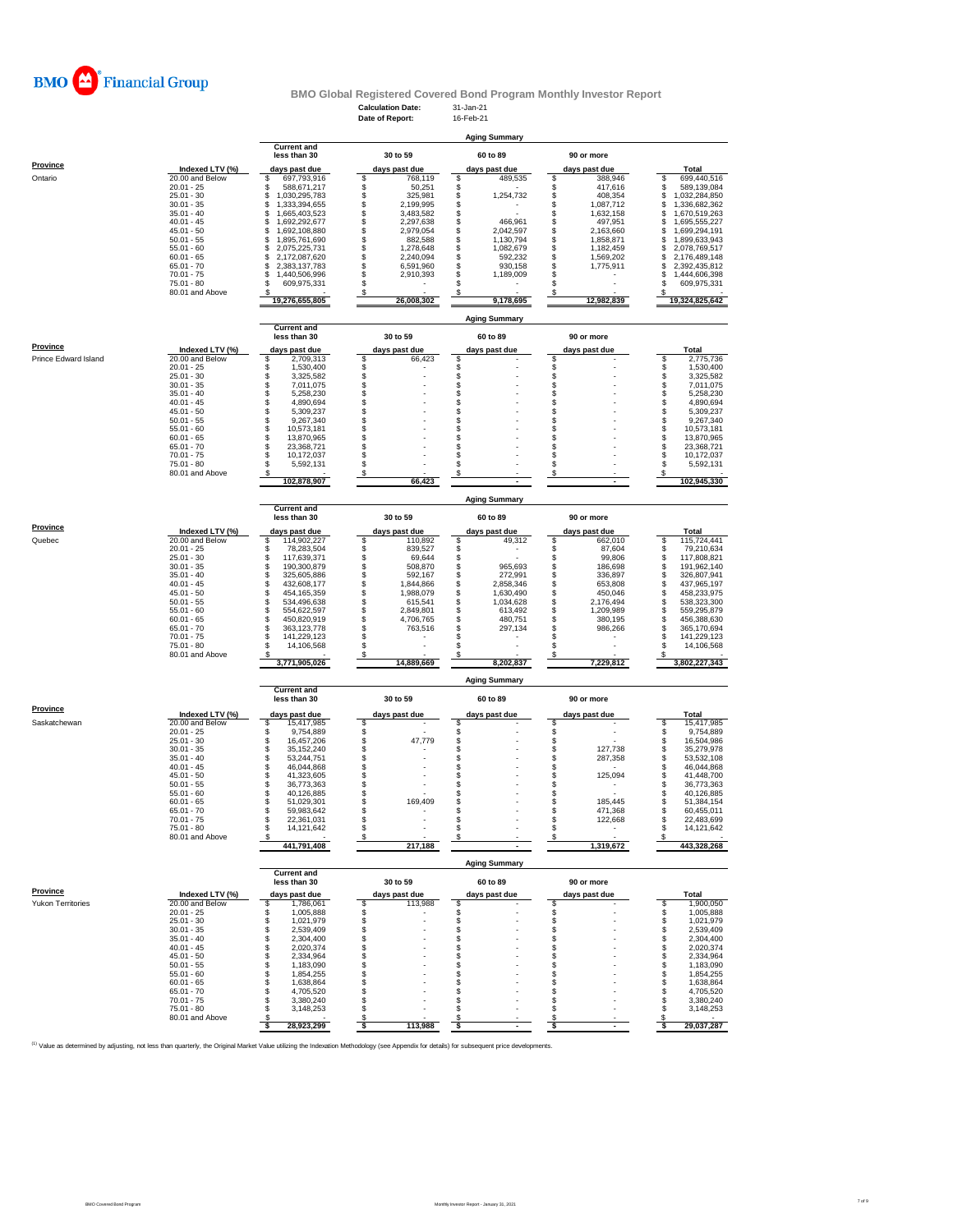

**Cover Pool - Current LTV Distribution by Credit Score (1)** 

#### **BMO Global Registered Covered Bond Program Monthly Investor Report**

**Calculation Date:** 31-Jan-21 **Date of Report:** 16-Feb-21

|                 | <b>Credit Scores</b>     |       |             |  |             |  |               |  |               |  |               |  |                |  |                |  |
|-----------------|--------------------------|-------|-------------|--|-------------|--|---------------|--|---------------|--|---------------|--|----------------|--|----------------|--|
| Indexed LTV (%) | <b>Score Unavailable</b> | < 600 |             |  | 600 - 650   |  | 651 - 700     |  | 701 - 750     |  | 751 - 800     |  | >800           |  | Total          |  |
| 20.00 and Below | 16.468.457               |       | 10.194.402  |  | 17.476.294  |  | 48.710.500    |  | 113.485.316   |  | 169.609.325   |  | 984.215.866    |  | 1.360.160.161  |  |
| $20.01 - 25$    | 8,892,938                |       | 8.345.359   |  | 19.061.749  |  | 41.195.341    |  | 103.053.660   |  | 169.755.850   |  | 743,902,306    |  | 1.094.207.203  |  |
| $25.01 - 30$    | 9.499.115                |       | 19.460.137  |  | 31.453.627  |  | 102.324.083   |  | 201.984.738   |  | 311.867.228   |  | 1.186.197.395  |  | 1.862.786.324  |  |
| $30.01 - 35$    | 5.713.261                |       | 28.447.763  |  | 65.041.403  |  | 137.600.614   |  | 279.441.528   |  | 398.743.260   |  | 1.611.506.715  |  | 2.526.494.545  |  |
| $35.01 - 40$    | 3.237.206                |       | 32.516.331  |  | 74.397.581  |  | 174.292.952   |  | 342.597.356   |  | 490.355.655   |  | 1.831.475.035  |  | 2.948.872.116  |  |
| $40.01 - 45$    | 5.457.408                |       | 31.396.125  |  | 73.830.101  |  | 185.802.440   |  | 361.362.864   |  | 547.336.643   |  | 1.878.988.689  |  | 3.084.174.271  |  |
| $45.01 - 50$    | 6.574.198                |       | 40.549.673  |  | 69.433.439  |  | 228.028.607   |  | 366.114.112   |  | 575.756.533   |  | 1.948.930.213  |  | 3.235.386.775  |  |
| $50.01 - 55$    | 8.149.005                |       | 26.284.806  |  | 76.018.000  |  | 230.404.650   |  | 449.822.546   |  | 637.135.774   |  | 2.100.310.648  |  | 3.528.125.429  |  |
| $55.01 - 60$    | 11.929.627               |       | 32,585,748  |  | 78.051.701  |  | 268.137.557   |  | 490.651.864   |  | 742.249.802   |  | 2.298.077.333  |  | 3.921.683.634  |  |
| $60.01 - 65$    | 21.057.678               |       | 33,792,676  |  | 80.676.725  |  | 285.833.864   |  | 516.527.770   |  | 785.136.115   |  | 2.342.824.438  |  | 4.065.849.266  |  |
| $65.01 - 70$    | 10.992.239               |       | 31.890.965  |  | 91.610.998  |  | 327.690.528   |  | 613.014.131   |  | 857.443.539   |  | 2.407.836.935  |  | 4.340.479.336  |  |
| $70.01 - 75$    | 4.707.796                |       | 18.672.681  |  | 55.277.049  |  | 227.769.633   |  | 426.903.227   |  | 712.884.469   |  | 1.721.046.025  |  | 3.167.260.881  |  |
| $75.01 - 80$    | 469.343                  |       | 4.352.390   |  | 18.285.419  |  | 111.424.963   |  | 238.364.043   |  | 386.367.168   |  | 843.851.312    |  | 1.603.114.638  |  |
| 80.01 and Above |                          |       | 361.180     |  | 751.549     |  |               |  | 1.145.671     |  | 612.865       |  | 1.321.907      |  | 4.193.172      |  |
|                 | 113.148.271              |       | 318,850,237 |  | 751.365.635 |  | 2,369,215,733 |  | 4.504.468.827 |  | 6,785,254,230 |  | 21.900.484.818 |  | 36,742,787,751 |  |

<sup>(1)</sup> Value as determined by adjusting, not less than quarterly, the Original Market Value utilizing the Indexation Methodology (see Appendix for details) for subsequent price developments.